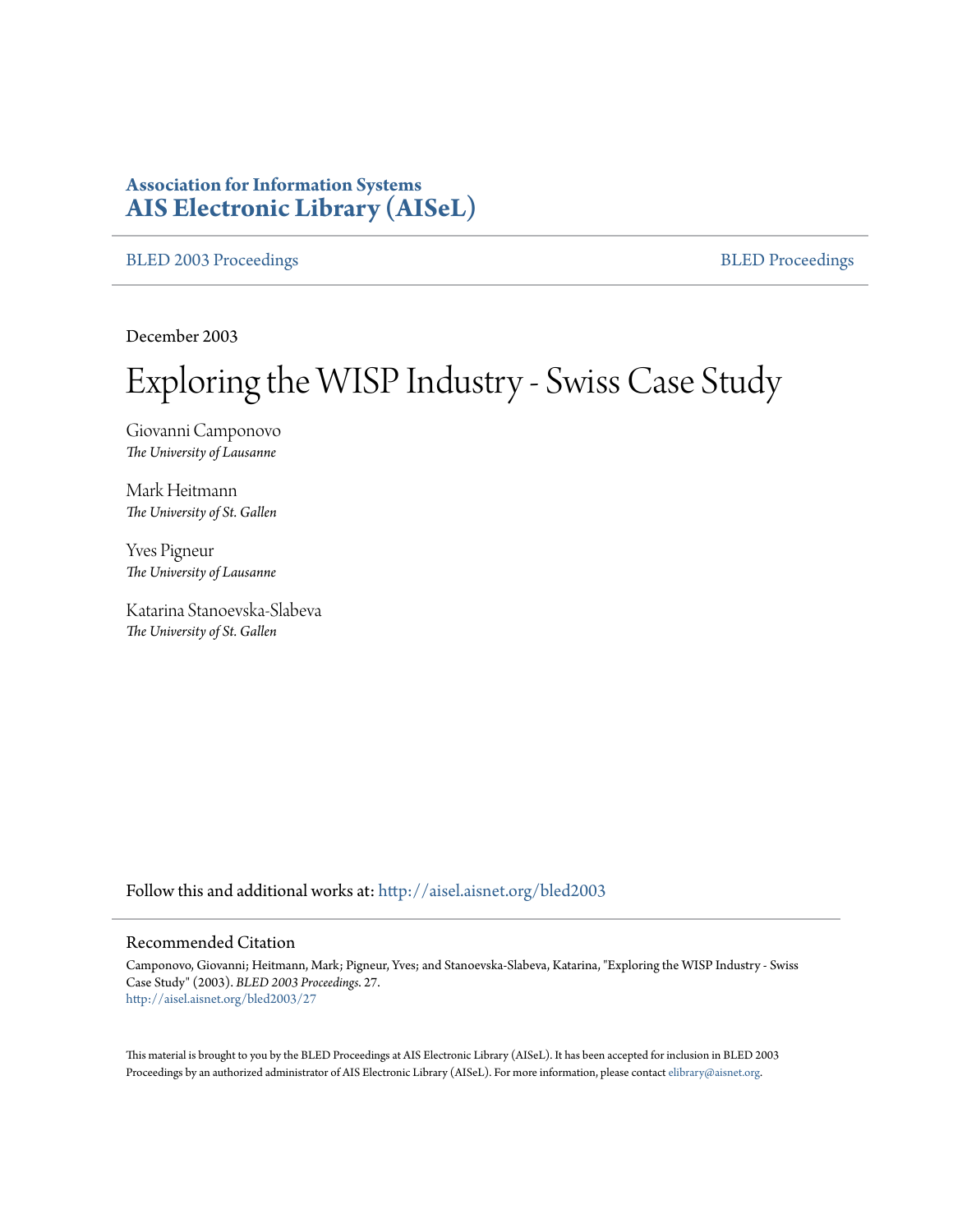# **16th Bled eCommerce Conference**

#### **eTransformation**

Bled, Slovenia, June 9 - 11, 2003

# **Exploring the WISP Industry - Swiss Case Study**

#### **Giovanni Camponovo**

The University of Lausanne, Switzerland Giovanni.Camponovo@hec.unil.ch

#### **Mark Heitmann, Katarina Stanoevska-Slabeva**

The University of St. Gallen, Switzerland Mark.Heitmann@Unisg.ch, Katarina.Stanoevksa@Unisg.ch

#### **Yves Pigneur**

The University of Lausanne, Switzerland Yves.Pigneur@hec.unil.ch

## **Abstract**

*Wireless Local Area Networks (WLAN) are receiving considerable attention in the industry and are perceived as a possible disruptive technology, capable of posing a credible threat to the dominance of mobile network operators and their 3G networks. In spite of this, the business aspects of public WLANs have been neglected by the research community. The objective of this paper is thus to investigate the use of WLAN to offer wireless services from a business point of view. The study is based on the example of current supply of WLAN services in Switzerland. By investigating different kinds of WLAN service providers and analyzing their business models through mini case studies, the paper provides a deeper insight into business aspects of public WLANs.* 

## **1. Introduction**

Public Wireless Local Area Network (WLANs) are receiving considerable attention in the industry. Hotspots offering wireless Internet access are emerging with high speed worldwide at many public places with a high frequency of people as airports, hotels, and cafes. As a result and due to the unexpected difficulties and delays of providing 3G networks, public WLANs got considerable attention as a possible thread to 3G networks in the press and literature (Zweig 2001), (Lehr and McKnight 2002). Since both technologies provide broadband data communication services, a significant share of 3G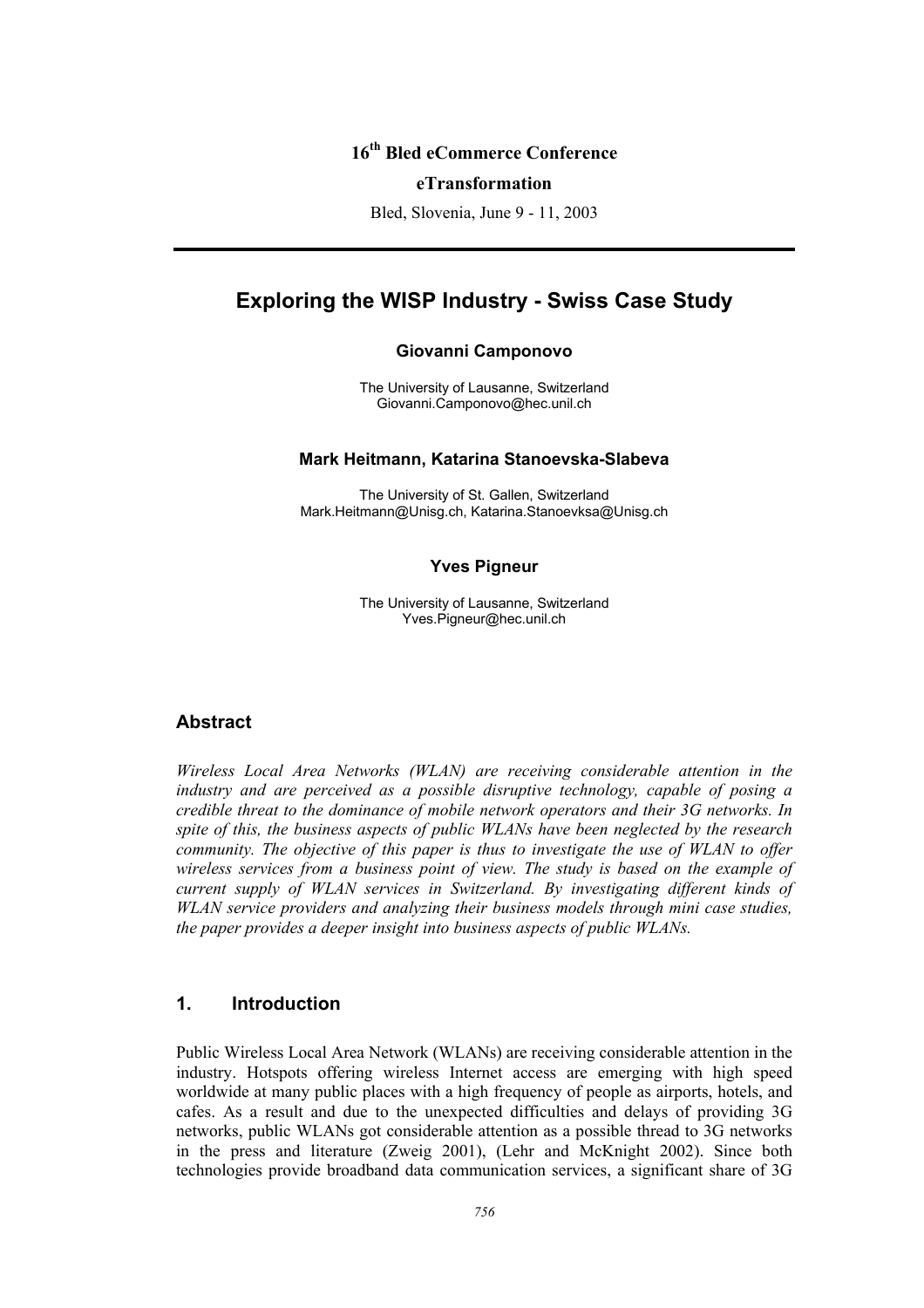revenues may be displaced from mobile operators towards WLAN providers (Laurent, Geraci et al. 2002).

Contrary to 3G, WLAN providers do not require a license to operate and can deploy their network with much smaller investment. Consequently, a plethora of different Wireless Internet Service Providers (WISPs) is currently trying to take advantage of this opportunity to enter the wireless market. These players include incumbent firms from the telecommunications industry (i.e. mobile network operators, wireline network operators, Internet Service Providers) as well as new players such as start-ups, technology enablers, venues and communities. This diversity is likely to result in fundamentally different strategic approaches and high competition.

In spite of the growing importance of WLANs, the business aspects of WLANs have been neglected by the research community. The main objective of this paper is to conduct an exploratory study of emerging WLAN business models on the example of the Swiss WLAN market, in order to identify the different types of WISPs, analyze their strategies and determine their key success factors (Herslow, Navarro et al. 2002). Based on this analysis, a classification framework for WLANs is proposed and a well-grounded insight into emerging WLAN business models and the future of WLAN networks will be presented.

The remainder of the paper is structured as follows. The next section describes our research methodology. Then section three provides an overview of the actual historical and technological context. Section four proposes a classification framework for WISPs, which are then illustrated in section five through case studies of selected Swiss organizations. Finally, section six exposes the principal results of the study and suggests further research directions.

# **2. Research Methodology**

The research methodology used in this study follows a two steps process:

In the first theoretical research and preparatory step, secondary research material was gathered trough a literature review. Based on it, a new classification framework of the various types of WISPs is proposed in section 4. The classification framework provides an overview of the different strategic approaches used to offer WISP services and guided the subsequent selection of relevant WISPs for the empirical analysis. The major issues relevant to WLAN deployment are also identified in the first step and used as a base for structuring the interviews with these companies.

In order to illustrate the different emerging WISP strategies in the second research step, an empirical study was conducted based on the example of the Swiss WISP market by applying the case study research method. Foremost relevant companies for empirical research were chosen. In order to ensure the representativeness of the study, for each of the previously identified WISP types of the classification framework, a number of representative enterprises were chosen out of the active players on the Swiss WISP market. Then, primary research material was collected through interviews with representatives from these enterprises. The main results are presented through mini case studies in section 5. Finally, a cross-case analysis provides a snapshot of the current market situation and forms the base for extracting common and differing elements of the applied business models, giving insights into possible future WLAN developments.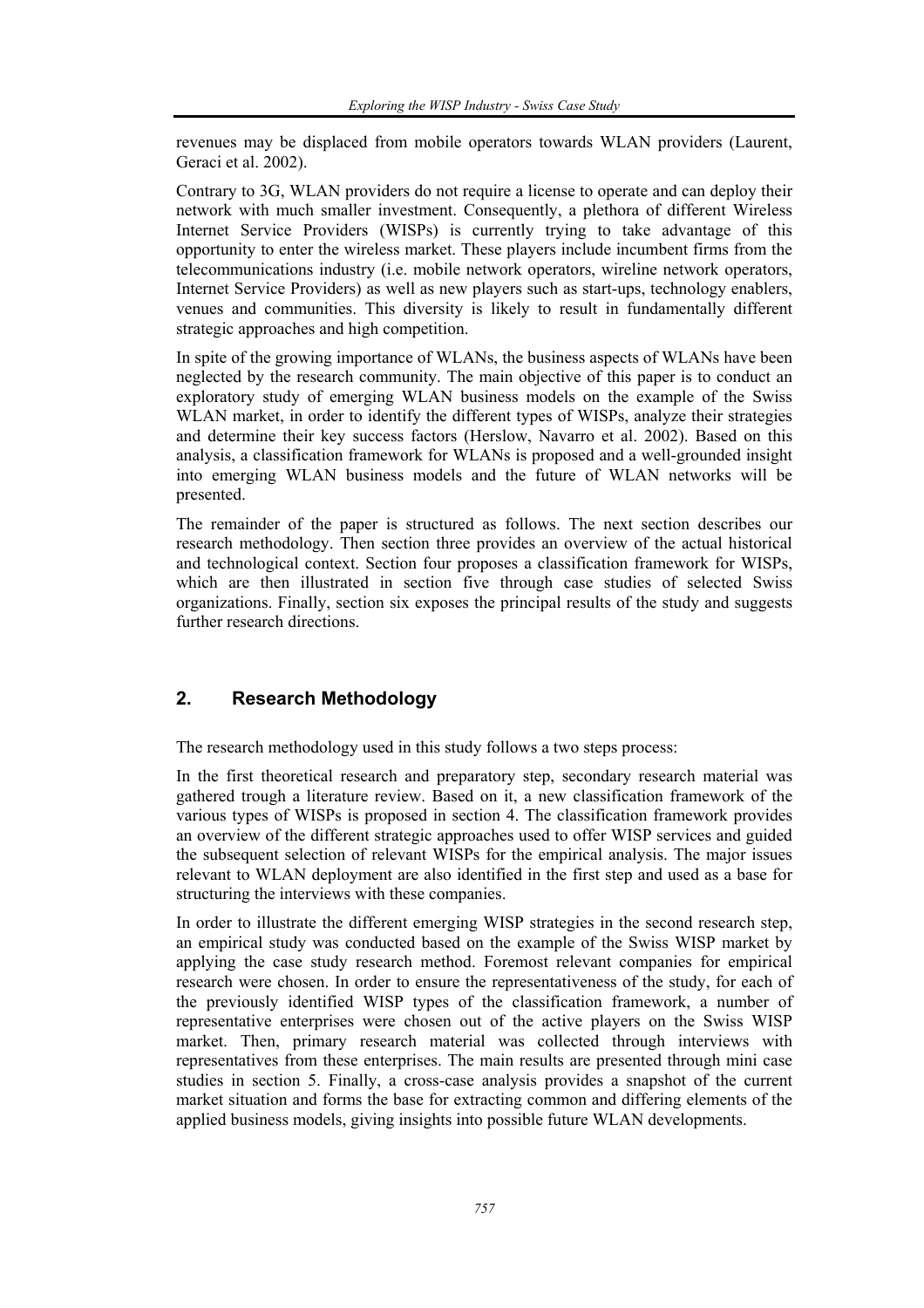# **3. Underlying Technology and Its Development**

# *3.1 Historical Background*

WLANs are flexible communication systems transmitting data over electromagnetic waves, usually implemented as an extension to a wired LAN (Malladi and Agrawal 2002). Their origins go back to 1990 to the efforts of the IEEE 802.11 Working Group aiming at establishing a standard for wireless connectivity within a local area. Yet, consumer demand was stagnating, as adoption was actually hindered for the major reasons of high equipment prices, range limitations, performance problems, security and lack of interoperability (Ruber 1999).

Subsequent research led to the creation of the 802.11 standard in 1997 (providing 2Mbps in the 2.4GHz band), which unified an otherwise fragmented market that had previously relied on proprietary solutions. Growth in WLANs can actually be traced to the issue of the 802.11b standard in 1999 (providing 11Mbps in the 2.4GHz band), and to the interoperability certification service offered by the Wireless Ethernet Compatibility Alliance (Rao and Parikh 2002). Driven by an increasing use of portable devices to access network applications and thanks to improved performance, interoperable products and rapidly decreasing prices, WLANs rapidly started to be adopted by enterprises and residential consumers as an extension to or as a replacement of traditional LANs.

The widening diffusion of WLAN-enabled devices created an opportunity for WISPs to offer commercial WLAN access to nomad users in public locations. Recently, certain players expect to exploit this technology in order to create large-scale wireless broadband networks federating many WLAN hotspots in a common network. Two principal models are currently being used: a top-down approach, which requires a centralized entity who builds a network in a traditional way by planning, deploying and operating the network, and a bottom-up approach, which relies on a loose federation of enthusiasts willing to share their hotspots with each other (Rao and Parikh 2002). The former allows for guaranteed quality of service, support and scalability, but implies considerable initial investments. The latter benefits from organic growth and investment sharing among multiple participants, but is prone to scalability, quality of service, support and abusive use problems. As illustrated in section 4, both approaches are currently being pursued by different enterprises, some of which even try to pursue hybrid business models combining elements from the two approaches.

# *3.2 Technology Background - Competing Technologies*

So far, we restricted our discussion to 802.11. Yet there are many competing WLAN technologies (see table 1 below). An early competitor to 802.11 is HomeRF, which offered similar technical specifications, but has been overshadowed in the marketplace by 802.11b, probably because the latter came first in the market and because of more aggressive marketing (ISP Planet 2002). Nowadays, 802.11b is by far the most commonly adopted standard, accounting for 71 percent of all wireless nodes shipped in 2001 (Griffith 2002). In the future, 802.11b might be overtaken by a new breed of standards such as 802.11a, 802.11g and HiperLan/2. Owing to this diversity, multimode chips supporting different technologies might become necessary.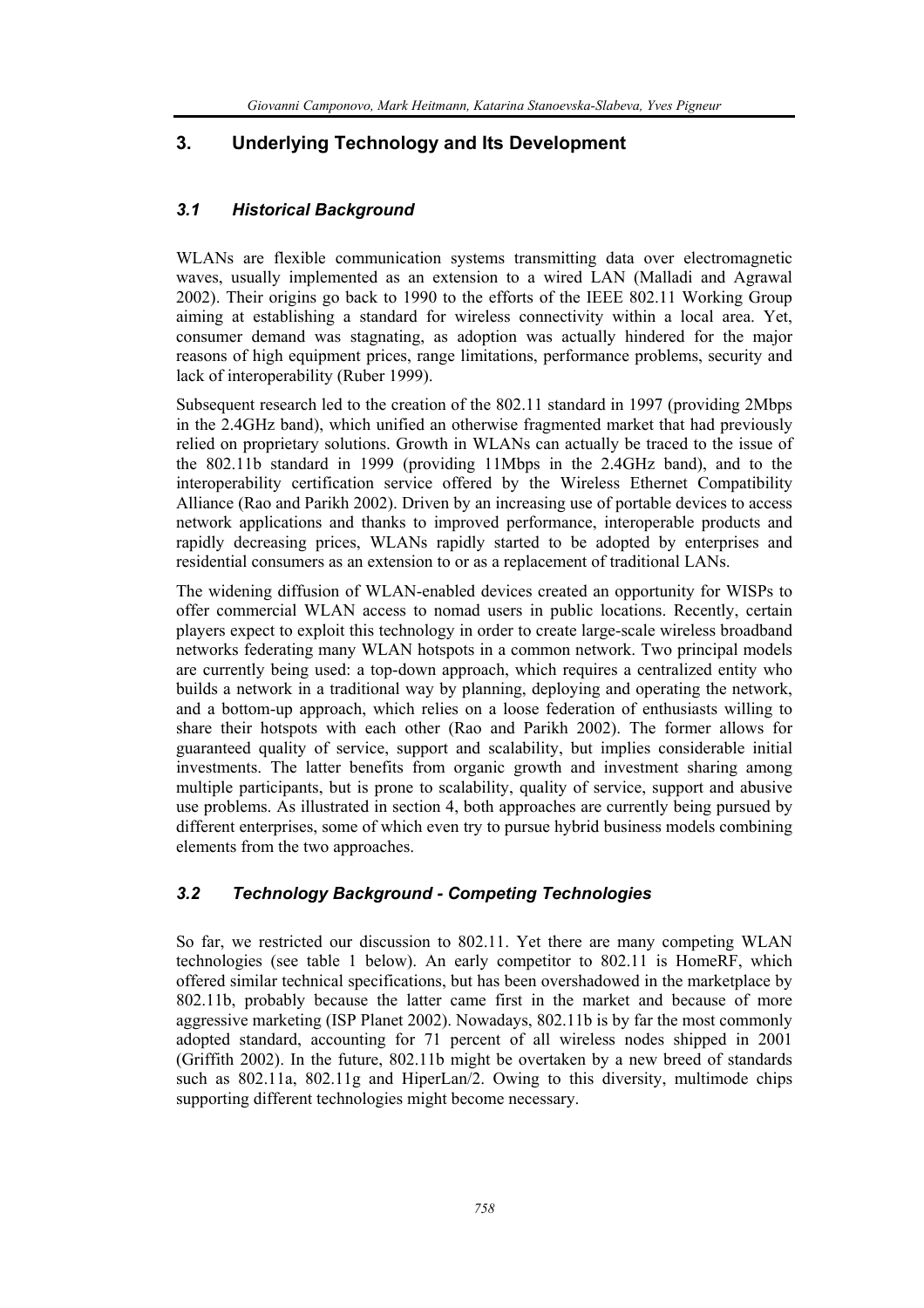|                                       | 802.11                         | <b>HomeRF</b><br>1.0           | 802.11b     | <b>HomeRF</b><br>2.0           | 802.11g     | 802.11a     | <b>HiperLAN</b><br>2 |
|---------------------------------------|--------------------------------|--------------------------------|-------------|--------------------------------|-------------|-------------|----------------------|
| Release date                          | 1997                           | 1999                           | 1999        | 2001                           | Future      | 1999        | Future               |
| <b>Frequency of</b><br>operation      | $2.4$ GHz                      | $2.4$ GHz                      | $2.4$ GHz   | $2.4$ GHz                      | $2.4$ GHz   | 5 GHz       | 5 GHz                |
| <b>Theoretical</b><br>max. data rates | 2 Mbps                         | 1.6 Mbps                       | 11 Mbps     | 10 Mbps                        | 54 Mbps     | 54 Mbps     | 54 Mbps              |
| <b>Medium Access</b><br>Laver         | CSMA/CA                        | Hybrid<br>CSMA-<br><b>TDMA</b> | CSMA/CA     | Hybrid<br>CSMA-<br><b>TDMA</b> | CSMA/CA     | CSMA/CA     | <b>TDMA</b>          |
| <b>Physical Layer</b><br>(modulation) | FHSS or<br>DSSS or<br>Infrared | <b>FHSS</b>                    | <b>DSSS</b> | <b>FHSS</b>                    | <b>OFDM</b> | <b>OFDM</b> | <b>OFDM</b>          |

*Exploring the WISP Industry - Swiss Case Study* 

*Table 1: Comparison of different WLAN technologies (Bakom 2002)*

In addition to WLAN technologies, there are several other partially overlapping wireless technologies like Bluetooth, cellular networks (i.e. GSM, GPRS and UMTS) and different emerging technologies (Varshney and Vetter 2000). While all these technologies seek to satisfy telecommunication needs of mobile users, they differ in the scope of coverage, bandwidth and quality of service (see table 2 below). Bluetooth basically seeks to simplify connectivity in the PANs (Personal Area Networks), whereas cellular networks are built to provide ubiquitous coverage over a wide area.

|                                      | <b>Bluetooth</b>              | <b>WLAN</b>              | <b>GSM</b>                    | <b>UMTS</b>                   |  |
|--------------------------------------|-------------------------------|--------------------------|-------------------------------|-------------------------------|--|
| Coverage                             | Personal area                 | Local Area               | Wide Area                     | Wide Area                     |  |
| <b>Frequency</b><br>band             | Unlicensed ISM<br>2.4GHz band | Unlicensed ISM<br>2.4GHz | Licensed GSM<br>900/1800/1900 | Licensed IMT2000<br>1900/2100 |  |
| <b>Typical Range</b>                 | 10 <sub>m</sub>               | $100 \text{ m}$          | up to 35 km                   | up to $8 \text{ km}$          |  |
| <b>Theoretical</b><br>Max data rates | 1 Mbps                        | 54 Mbps                  | $14.4$ kbps                   | 2Mbps                         |  |
| <b>Typical</b><br>data rates         | 721 kbps                      | 30 Mbps                  | 9.6 kbps                      | 384 kbps                      |  |
| <b>Applications</b>                  | Data / (Voice)                | Data / (Voice)           | Voice / (Data)                | Voice / Data                  |  |

*Table 2: Comparison of different wireless technologies*

Though it is generally agreed that WLAN will have an impact on these technologies, there are many different opinions as to their competing or complementary nature (Laine 2002; Laurent, Geraci et al. 2002; Lehr and McKnight 2002). Compared to 3G, WLAN provides higher data rates with a much cheaper equipment and does not require licenses to operate. However, disadvantages of WLANs lie primarily 1) in missing components to the standard, which lacks proven security concepts, neglects quality of service, roaming and billing protocols; and 2) in the use of the unregulated 2.4GHz band, which makes WLAN networks susceptible to serious interferences (from ISM, Bluetooth and WLAN devices) and does not permit to avoid them trough centralized planning (i.e. by making neighboring base stations transmit on different channels or synchronizing emitters) (Dornan 2002; Redman 2002). Finally, WLANs are not suited to mobile use, owing to limited and discontinuous coverage, lack of handover between hotspots and lack of truly portable devices (Thorngren 2002).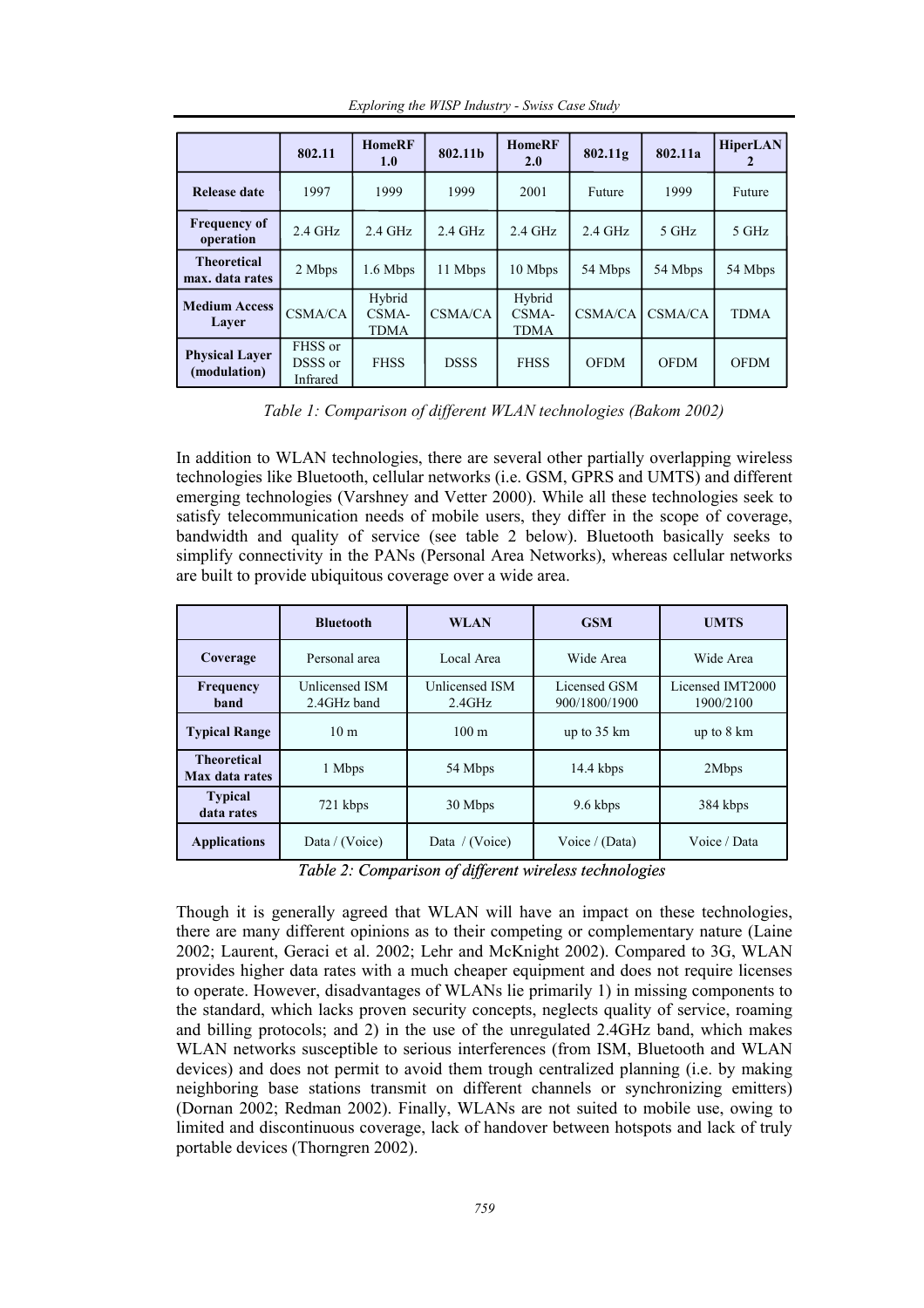# **4. A WISP Classification Framework**

The business aspects of the WISP industry have already been investigated by a small number of authors trying to identify the different types of actors and their strategic approaches. Herslow, Navarro et al. (2002) suggest that WISPs can be distinguished by using pricing and coverage criteria, identifying Hot Spot WISPs, Facility Owners WISPs, Wide Area WISPs and Network Community WISPs. In addition they recognize other important players such as enablers (providers of technical solutions) and closed networks (private WLANs). Alvén and Farhang. (2002) focus on commercial WISPs, which are distinguished by their core business and the location covered. They identify single point WISPs, mobile carrier WISPs, ISP WISPs, plain WISPs, location specific WISPs, operator neutral WISPs, franchising WISPs and virtual WISPs. Sputnik (2002) claims that the future of 802.11 networks will take three directions: private networks, free public access networks (communities) and paid subscriber networks. Verma, Beckman et al. (2002) examine what strategic approaches may be employed by WISPs, differentiating between primary business models (which extend traditional ISP models offering WISP services paid for by monthly subscription fees), emerging business models (offering the occasional usage of WISP services using micro payments) and neighborhood area networks (NAN). NAN are non profit networks of end users who share their WLAN hotspots, either organized to cover an extensive area or a single location (Pozar 2001).

We propose to distinguish between the different classes of WISPs using two criteria: whether the service is a commercial offer (i.e. the aim is to gain a profit) and whether the coverage is extensive (i.e. if coverage targets a wide area or is restricted to a particular location). The former has profound implications on the technical requirements of quality of service, customer support, authentication systems and billing systems. The latter involves important technical concerns such as handover between hotspots and network planning. Constructing a matrix of these two criteria, we obtain four groups of players (see table 3 below):

|                         | <b>Selected locations coverage</b> | <b>Extensive coverage</b> |
|-------------------------|------------------------------------|---------------------------|
| Non commercial offer    | Private WLAN                       | Community WISP            |
| <b>Commercial offer</b> | Hotspot WISP                       | Wide Area WISP            |

*Table 3: WISP classification*

*Private WLANs* are closed membership, corporate or residential networks owned and operated by companies, institutions and households to provide network connectivity to their own members. The main reason for deploying private WLANs in business and institutions is to support user mobility within the company, thus benefiting from productivity, convenience and network flexibility advantages (Oake, Broxton et al. 1999; Herslow, Navarro et al. 2002). WLANs are especially expected to be successful in vertical sectors such as government, education, healthcare and hospitality (Lucero 2002). Residential wireless networks principally aim to support sharing of broadband Internet connections among multiple devices.

*Community WISPs* are free wide area networks created by clustering members' hotspots to provide public access together. They are mostly composed and operated by technology enthusiasts who get together in loose federations, motivated by an open source mentality and aiming at offering Internet access to the whole community (Herslow, Navarro et al. 2002). Nevertheless, commercial attempts trying to foster the community building process are appearing (e.g. providing a basic free service while earning money on a secure corporate version (Sputnik 2002)). Community networks usually provide the most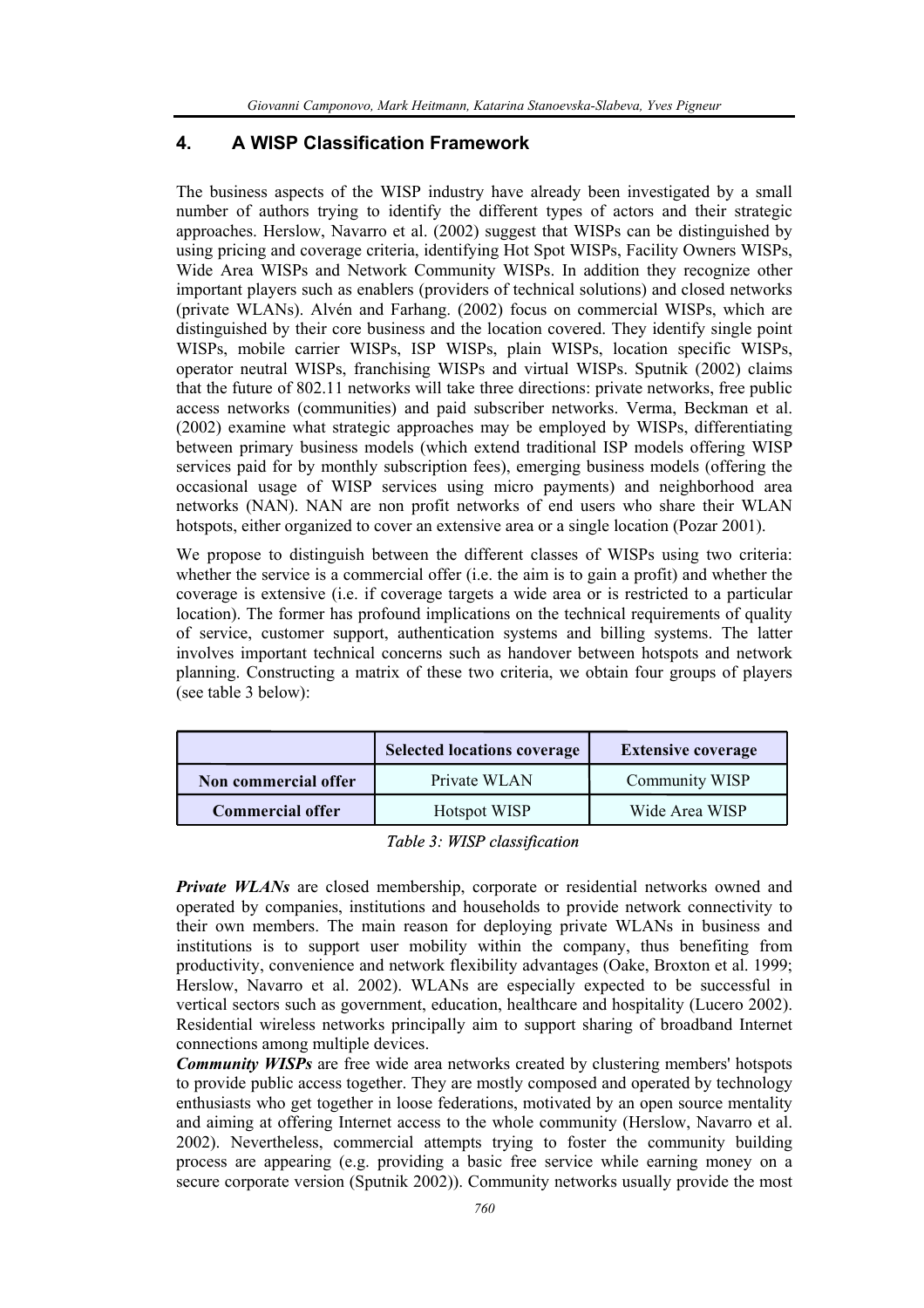elementary service and do not treat issues beyond basic equipment and hotspots' location communication, such as security, billing or metering (Verma, Beckman et al. 2002), and are therefore particularly exposed to abusive Internet usage.

*Hotspot WISPs* are paid subscriber networks deployed inside specific public facilities such as airports, hotels, cafes, etc. to provide network access to their customers in their location. Venue owners might offer WLAN services themselves or in collaboration with specialized WISPs or technology enablers (Thorngren 2002). WLAN services are usually seen as a complementary offering intending to achieve a competitive edge over rival companies. Hotspot WISPs are expected to offer limited quality of service and run weak Authentication, Authorization and Accounting (AAA) systems (Alvén and Farhang 2002). To enable occasional usage micro-payment models are predicted (Verma, Beckman et al. 2002).

*Wide Area WISPs* are paid subscriber networks providing network access to customers in a wide area, such as a city or a country, offering coverage both inside and outside buildings (Herslow, Navarro et al. 2002). They usually offer guaranteed quality of service, technical support, operate strong AAA systems and other value-added services that free public networks cannot provide. Wide Area WLANs can be provided by incumbent firms such as traditional ISPs and MNOs extending their services towards WLAN, as well as start-ups, who may follow less integrated strategies such as franchising, virtual operator, operator neutral, location specific and roaming broker models (Alvén and Farhang 2002; Verma, Beckman et al. 2002).

As can be seen in table 4, the proposed classification can easily be compared with those mentioned above.

|                                 | <b>Herslow, Navarro</b><br>et al. 2002       | <b>Sputnik</b><br>2002    | <b>Alvén and Farhang</b><br>2002                                                    | Verma, Beckman<br>et al. 2002 |
|---------------------------------|----------------------------------------------|---------------------------|-------------------------------------------------------------------------------------|-------------------------------|
| <b>Private</b><br><b>WLAN</b>   | Closed Networks<br>(influencing actor)       | Private networks          |                                                                                     |                               |
| <b>Community</b><br><b>WISP</b> | Network community<br><b>WISP</b>             | Public access<br>networks |                                                                                     | <b>NAN</b>                    |
| <b>Hotspot WISP</b>             | <b>Hot Spot WISP</b><br>Facility owners WISP | Paid subscriber           | Single point WISP<br>Mobile carrier WISP<br><b>ISP WISP</b><br>Plain WISP           | <b>Emerging Model</b>         |
| <b>Wide Area</b><br><b>WISP</b> | Wide Area WISP                               | networks                  | Location specific WISP<br>Operator neutral WISP<br>Franchising WISP<br>Virtual WISP | Primary Model                 |

*Table 4: Comparison of different WISP classifications*

## **5. Case Studies**

In this section the different emerging WLAN strategies are illustrated through case studies of Swiss WISPs. To motivate the selection of the analyzed companies first a short overview of the Swiss WISP market is provided.

## *5.1 Swiss WISP Market Overview*

The provision of public WLAN services in Switzerland is a very recent phenomenon. In fact, the Swiss WISP pioneer firm Monzoon started its commercial service in August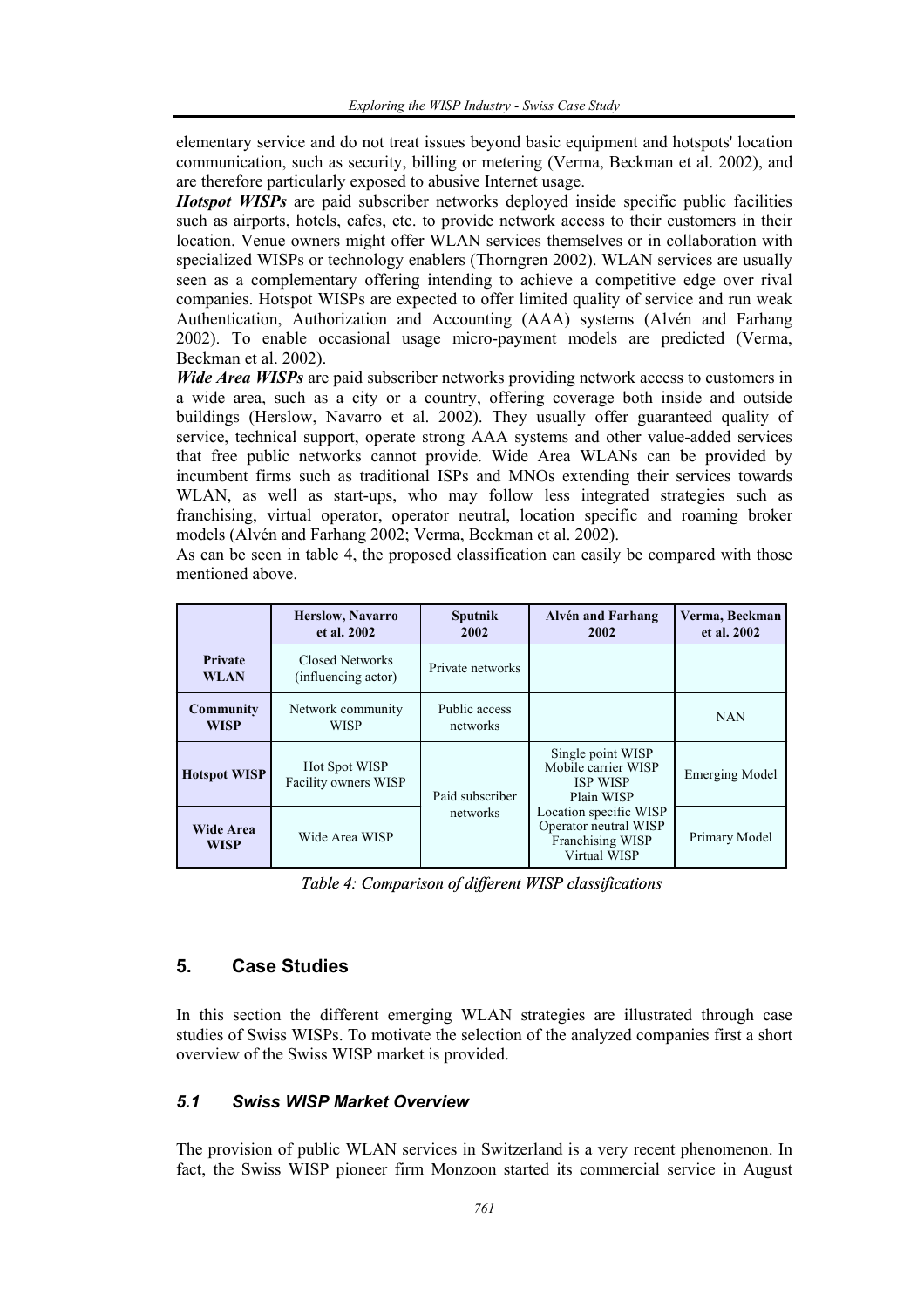2001. Since than numerous players entered the market. In April 2003, all together they operated more than 250 hotspots in Switzerland and plan additional 150 hotspots. An overview of the different types of hotspots is given in table 5 below<sup>1</sup>.

|                                    | <b>Active in May 2003</b> | $\frac{0}{0}$ | <b>Planned in 2003</b> | $\frac{1}{2}$ |
|------------------------------------|---------------------------|---------------|------------------------|---------------|
| <b>Hotels</b>                      | 133                       | 53%           | 284                    | 64%           |
| <b>Public venues</b>               | 45                        | 18%           | 69                     | 16%           |
| <b>Residential Area</b>            | 29                        | 12%           | 31                     | 7%            |
| <b>Schools</b>                     | Ô                         | 3%            | 13                     | 3%            |
| <b>Airports + Railway stations</b> | 10                        | $4\%$         | 12                     | 3%            |
| <b>Others</b>                      | 27                        | $11\%$        | 33                     | 7%            |
| <b>Total</b>                       | 252                       |               | 442                    |               |

*Table 5: Hotspot survey (April 2003)*

For the subsequent case study, the most representative WISPs of the active players on the Swiss market were chosen for each category of WISPs identified in the classification framework. Thereby the following criteria were applied: their position on the market, their existing experiences and the originality of their strategic approach. Below the reasoning behind the choices is explained in more detail:

The **Private WLAN** category currently includes a variety of organizations using WLAN to support their operations such as hospitals, universities and other private companies. The CHUV hospital case has been chosen because it deploys WLAN for strategic purposes and has the potential to open it to its patients in the future.

The **Hotspot WISP** category currently includes principally hotels, airports and cafés. The Zurich Airport case has been selected because it is one of the first WLAN-equipped venue and certainly has the greatest potential among venues.

The **Wide Area WISP** category currently includes MNOs and start-ups. These category presents the most variety of approaches, therefore the two leading network operators, Swisscom and Sunrise, and the leading start-ups have been selected – the WISP pioneer Monzoon and Netair.

Finally, **WLAN communities** are arising in numerous areas of Switzerland, including Lausanne (Myotis), Geneve (SFNet) and Bern (LuftNetz). The Myotis case has been selected because it has more experience and practical achievements than the others.

In order to illustrate the business models of the different actors in a consistent way, we base ourselves on the ontology for e-business models developed by (Osterwalder and Pigneur 2002), which is composed of four main elements: 1) the product innovation, that consists in the value proposition the firm delivers to its customers; 2) the customer relationship, defining the target customers, the distribution channels and the relationship strategy; 3) the infrastructure, containing the resources, the activities and the partnership network that are required to offer the value proposition; 4) the financial aspects, which ultimately determine the profitability of the organization. In addition, we illustrate the current experiences that enterprises are having in delivering WLAN services.

l

<sup>&</sup>lt;sup>1</sup> This table has been compiled in April 2003 using WISPs web sites (www.air2web.ch, www.monzoon.ch, www.swisscom-mobile.ch, wlan.thenet.ch, www.myotis.ch) and hotspot directories (e.g. www.hotspotlocations.com, www.swisshotspots.ch and www.802-11b.ch).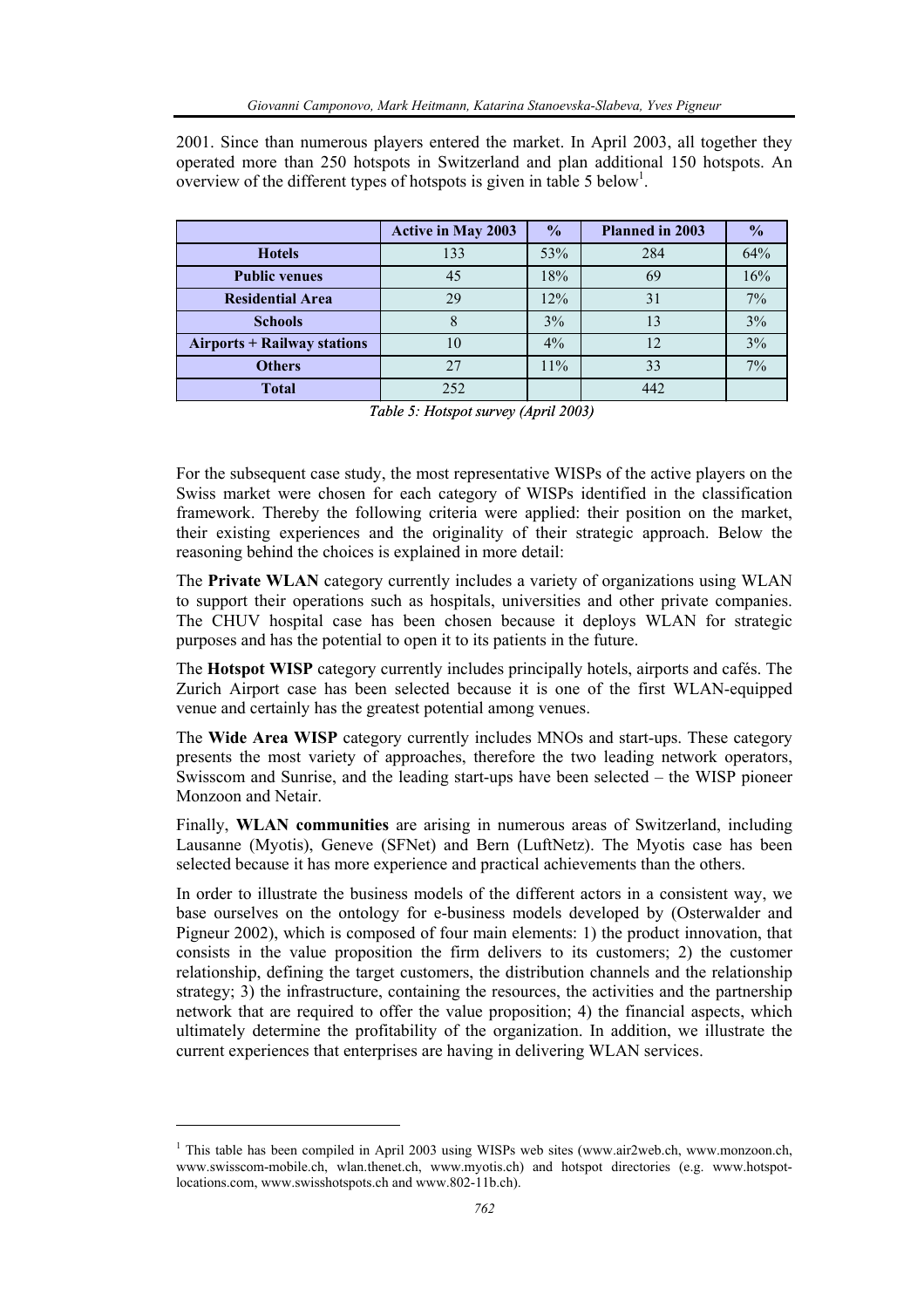## *5.2 Private WLAN*

# **Case study: CHUV (University Hospital Centre of the state of Vaud)<sup>2</sup>**

The CHUV is a university hospital employing 5'000 people, serving 40'000 patients with a yearly budget of 400 millions  $\epsilon$ . In May 2002, they started a project of installing a WLAN covering the whole hospital during the next five years.

**Value proposition.** The WLAN offers access to a single strategic application allowing hospital's employees to consult and update all patient-related information stored in a central computerized file from anywhere in the hospital. The principal benefits sought are to increase the quality of medical treatment, patient's progress tracking, and productivity.

**Customer relationship.** Doctors use the system to access up-to-date patient information when prescribing medical acts, check the compatibility of different drugs and monitor patients' progress. Nurses retrieve doctors' prescriptions and update patients' files with the actual treatments dispensed. Moreover, this data can then be analyzed by pharmacy and administrative staff for various purposes. Currently CHUV does not plan to offer WLAN Internet access to patients.

**Infrastructure management.** The CHUV plans to extend its LAN (6000 nodes) with about 50 WLAN access points covering patient and staff rooms. Employees are given mobile internet devices (tablet PCs) to access the patient application. All activities related to infrastructure management as network planning, deployment, operation, maintenance, user education and support are performed in-house.

**Financial model.** The WLAN project involves a substantial investment, principally in personnel training, application development, equipment and service operation. There are no revenues, nevertheless, some cost reductions are expected in terms of productivity gains and a decrease in unnecessary drug administration and treatments.

**Current experiences.** Education of personnel is an important issue, as it takes time for the new technology to be accepted and to manage change. Security and privacy is also an important concern: communication is secured by using encryption technologies and hardware authentication mechanism (security cards), and devices do not store any information.

# *5.3 Hotspot WISP*

l

## **Case Study: Zurich International Airport <sup>3</sup>**

Zurich Airport operates a private WLAN since 1999 for airport operations (e.g. baggage tracing) and deploys a public WLAN service since mid 2002. Today, five access points have been installed mainly in lounges.

**Value Proposition.** Zurich Airport provides a public 802.11b WLAN service. Airport related information, e.g. timetables, is freely available, but internet access requires timebased subscriptions. Customers benefit from productive use of otherwise idle time and shortened perceived waiting times. Affiliate WISPs are offered access to a customer base of mainly business customers who stay an average of 1,5 hours at the airport.

**Customer Relationship.** Target customers are business travellers in the early adopter segment who possess and are familiar with WLAN equipment. Zurich Airport is not

 $2$  Interview with Philippe Noth, person in charge for medical applications, www.chuv.ch

<sup>&</sup>lt;sup>3</sup> Interview with Mathias Berger, currently responsible for WLAN at Zurich Airport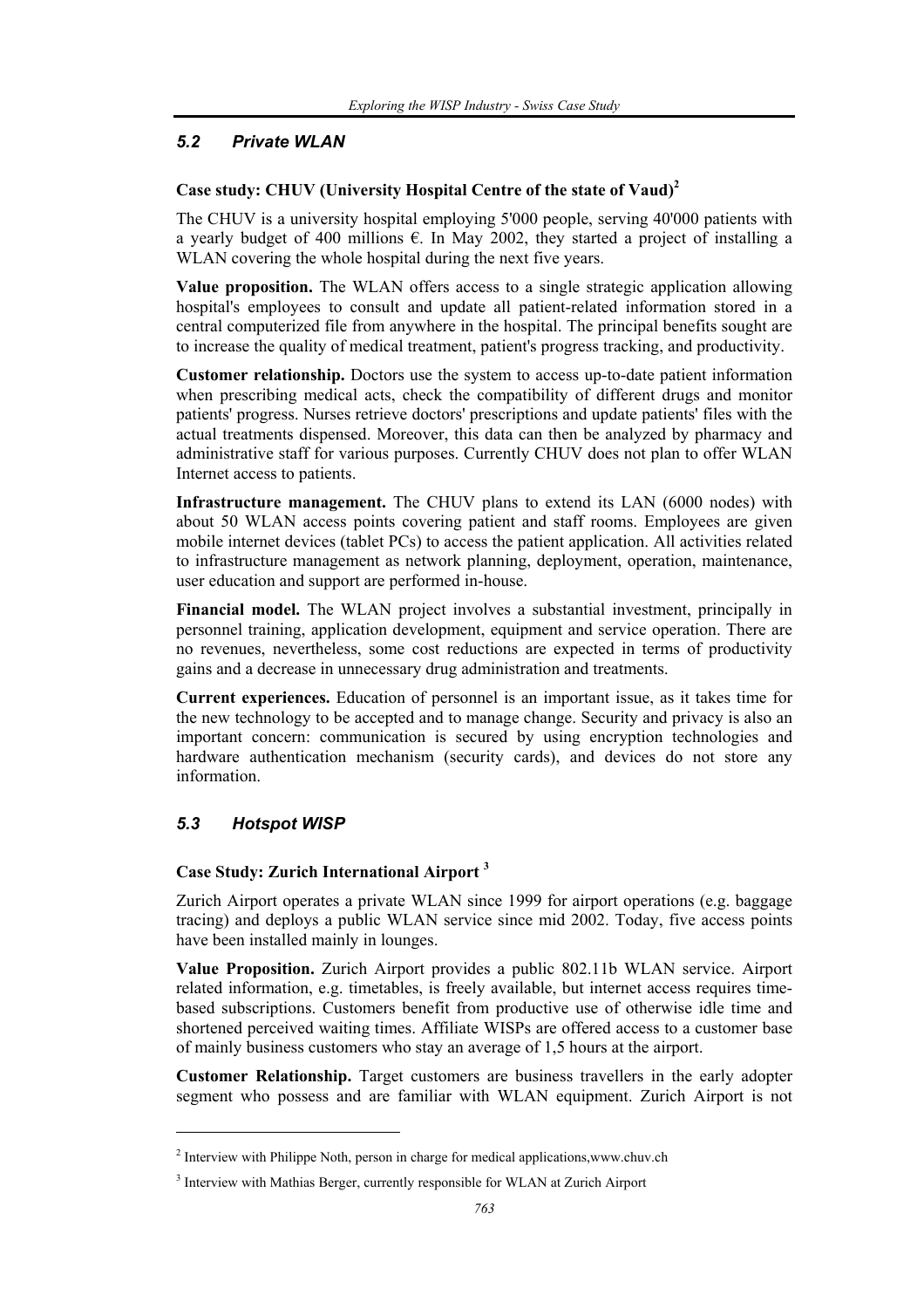aiming at controlling the customer relationship itself but rather intends to offer customers a choice of WLAN service providers.

**Infrastructure Management.** Zurich Airport communicates individual access points, controls service providers and manages wired infrastructure. Today, service is only provided by Monzoon, but in the future Zurich Airport intends to manage the whole access point infrastructure and split traffic between multiple providers. Customer care, AAA and security services will be left to service providers or a relation managing company.

**Financial Aspects.** Zurich Airport gains revenue from service providers who in turn charge for user subscriptions: provider revenues are shared with the airport and in future providers may be additionally charged an initial fee to offer their services in the airport.

**Current Experiences.** Zurich Airport found that communication of individual access points and advertisements of the service are crucial for attracting users: business customers, using mostly email, currently prefer using their mobile phones' data transmission capabilities (existing billing relation) as a substitute to WLAN access. The split of responsibility between service providers and the venue slows down service adoption. Few problems with interferences or restrictions of hot spot positions were noted even in the airport environment. Skilled partners for WLAN service customer support were hard to find.

## *5.4 Wide Area WISP*

#### **Case Study: Swisscom Mobile<sup>4</sup>**

Swisscom Mobile is Switzerland's major MNO with a market share of 66%. It has been doing research in the field of WLAN since 1999 and launched its service commercially in 2002. Nowadays, its network consists of 107 hotspots and is rapidly growing. WLAN services are positioned to complement cellular based services. Swisscom Mobile ascribes WLAN a massive importance for their future data services and has therefore invested substantially.

**Value Proposition**. Swisscom Mobile aims at achieving a competitive edge by providing high quality, innovative 802.11b WLAN services within a broad data and voice service portfolio. Venues are offered free set up and operation of WLAN at their sites and varying revenue sharing models. In addition, staff training, material and consulting for communication of hotspots are provided.

**Customer Relationship**. Swisscom targets business customers who need nomadic e-mail and corporate network access. Existing cellular customers can register for the service through SMS to receive access information, whereas others need to buy prepaid scratch cards. Furthermore, the former benefit from minute pricing and flat fee pricing schemas, while the latter are only offered an uninterrupted  $2/24$  hour pricing scheme. Existing infrastructure for customer support (hotline, Internet, branches) is also used for WLAN services. In order to develop the market Swisscom engages in broad marketing activities by providing WLAN coverage for international events such as the World Economic Forum in Davos.

**Infrastructure Management.** In order to achieve quality leadership, Swisscom provides an exclusive end-to-end solution, which includes network set up and operation, AAA and security services, customer care, on-site staff training, end-user education, service

l

<sup>&</sup>lt;sup>4</sup> Interview with Thomas Kern, Head of Product Management "Business"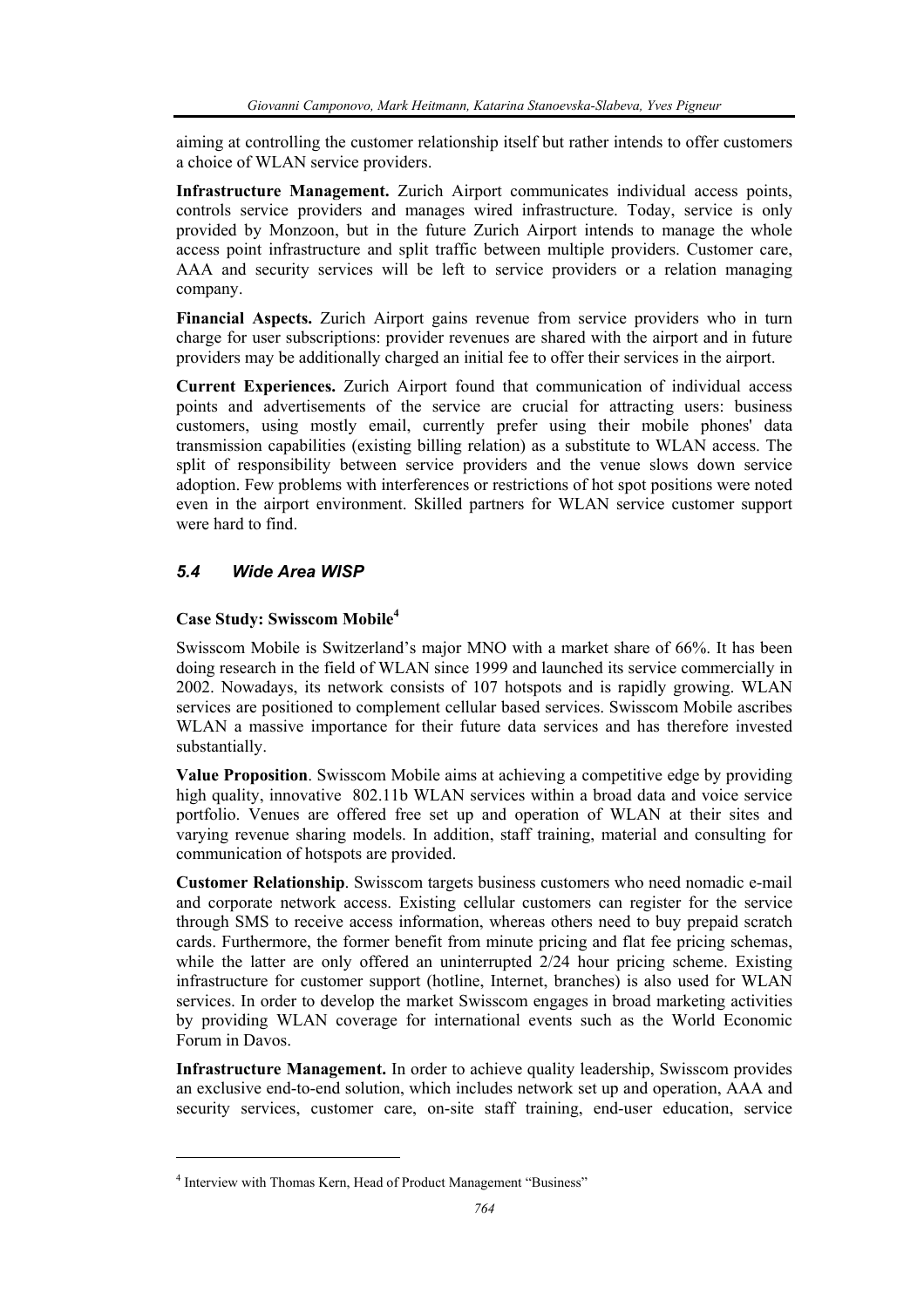marketing and communication of access points. Network integration and sale of prepaid cards is carried out together with partner companies.

**Financial Aspects**. WLAN is expected to be a profitable business on its own. Revenues are achieved by pre-paid and post-paid user subscriptions. A variety of revenue sharing models are proposed to venues depending on the location importance, but generally upfront investments must be covered to a specified extent before sharing revenues with venues. Venues also participate by selling prepaid cards.

**Current Experiences**. Business customers perceive public WLAN as a natural extension of cellular services. Services are mainly used to increase productivity and shorten waiting times. Although usage of installed hotspots is lower than expected, some usage picks could be observed in certain locations during specific periods of time (e.g. winter tourist centres hotspots during the winter holidays). On the other hand, site acquisition has proven easier for WLAN hotspots than for UMTS and little problems regarding interferences were experienced. Training of the venues' personnel, support in marketing of the service and special training of call centre personnel were crucial to assure high quality and adequate customer support.

## **Case Study: Sunrise, TDC Switzerland<sup>5</sup>**

TDC is Switzerland's second largest MNO (18% market share) marketing cellular services under the brand Sunrise. WLAN services are not yet operational but planned for 2003. WLAN is seen as an important competitive weapon, penalizing operators without a WLAN service offering. Therefore, WLAN is planned to extend the existing business and increase customer loyalty.

**Value Proposition**. The service, based on 802.11b technology, will be provided as part of a comprehensive wireless service bundle. It will be initially restricted to wireless Internet access without value added or security services aside from recommendations. TDC will offer venues to enhance their attractiveness to end users through their brand and single point of contact for wide area WLAN access.

**Customer Relationship**. The service will be targeted at existing business customers and offered under the Sunrise brand. Customers will therefore have a single point of contact with the enterprise: WLAN services will be communicated using direct channels, customer support will use present Sunrise infrastructure and WLAN will be billed together with cellular services. In this context reliability of the service and its bandwidth as well as short reaction times will be a priority. In cases of exclusive hotspot coverage, prepaid and roaming services could also be offered.

**Infrastructure Management**. The customer relationships activities such as billing and customer care will be performed internally, whereas other activities like hotspot set up and operation may be performed by partners depending on the type of hotspot. TDC intends to make use of their experience in wholesaling to offer relationship management also for multi provider models to venues. A flexible business model without the restriction to end-to-end solutions is planned. The coverage of their service is to be selective based on the communication needs of existing customers.

**Financial Aspects**. Revenues are to be primarily achieved by postpaid subscriptions of existing Sunrise customers and shared with venues. Besides revenues from non Sunrise customers, no further revenue streams are expected in the initial stage.

l

<sup>&</sup>lt;sup>5</sup> Interview with Ezra Stein, Marketing of Broadband Services Sunrise Mobile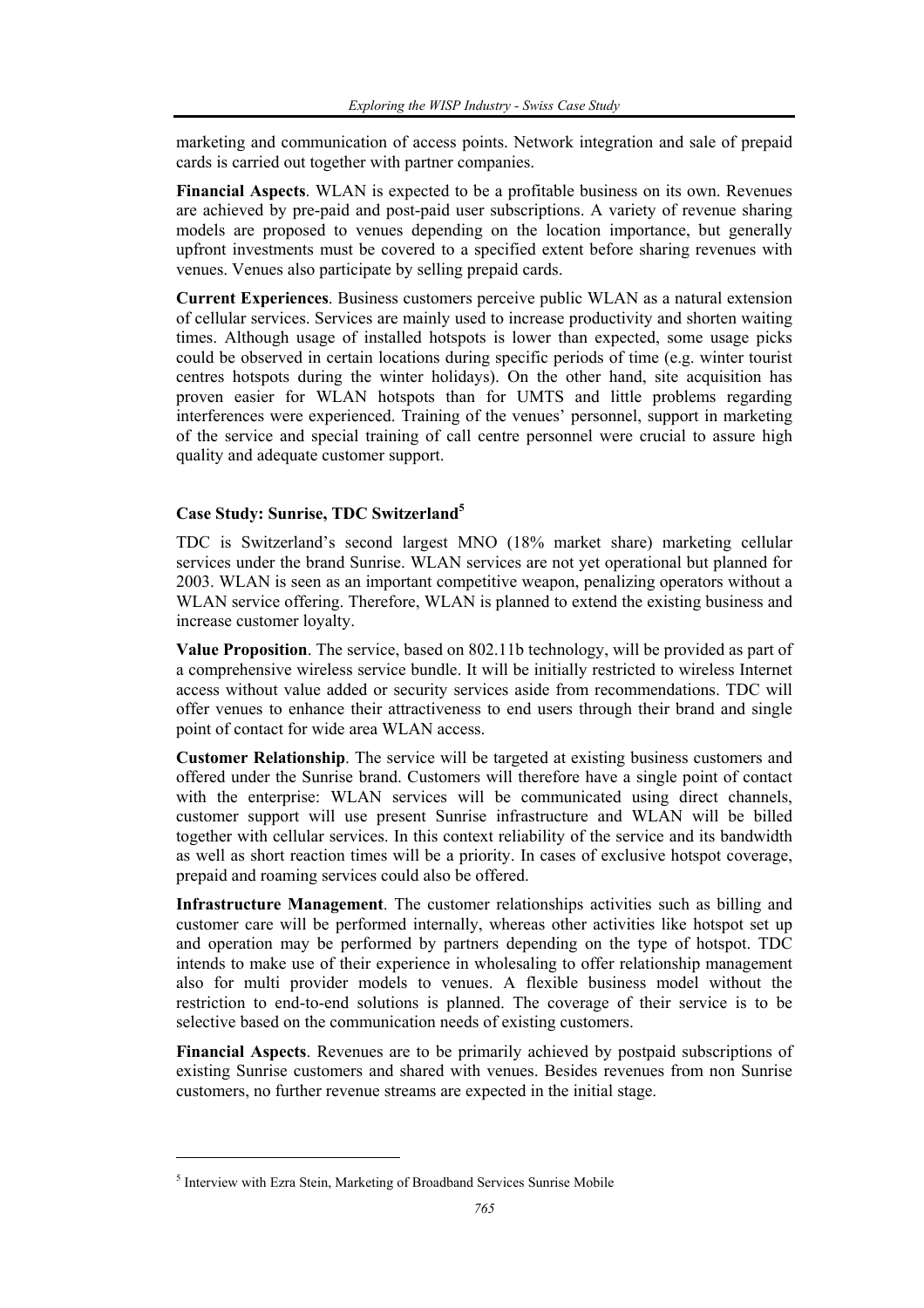#### **Case Study: Monzoon<sup>6</sup>**

Monzoon is a neutral "greenfield" start-up company founded in the fall 2000, offering WLAN broadband Internet access and services. At present Monzoon operates about 25 hotspots in Switzerland. In the future Monzoon plans to provide additional value-adding services such as printing or location based services.

**Value proposition**. Monzoon's core offerings are the installation and operation of 802.11b-based WLANs at venues of corporate customers. Based on its innovative software solution, Monzoon is able to offer AAA services, facilitating commercial deployment of public WLANs and roaming with other WISPs. Monzoon also offers training to venues' staff and support for service marketing activities. A free encryption solution enabling secure data transmission is offered through Monzoon's web-site for download to end customers.

**Customer Relationship**. The main target customers are business customers, who are interested in providing WLAN services to their end customers. Monzoon has abandoned the idea to directly target end customers as this market segment is already occupied mainly by MNOs. However, Monzoon has organised several broad marketing events with the aim to develop the market (e.g Surf-am-See in summer 2001 and "Surftrophy" in summer 2002, where WLAN services were freely offered in the major cafes around the Zurich lake).

**Infrastructure Management**. The network is composed of autonomous hotspots connected to ISPs. Installation and operation of hotspots is performed in co-operation with a broad network of business partners. Technical partners are CISCO, IBM, and TOGEWAnet. Customer support is outsourced to professional call centres. Of strategic importance are roaming partners operating different kind of networks or providing enterprise-grade remote access services. Currently Monzoon has roaming agreements with five WLAN operators and with iPass, one of the leading provider of worldwide enterprise-grade remote access services. Further strategic partners are mobility providers like airlines.

**Financial aspects**. Revenues are achieved by prepaid scratchcards, postpaid subscriptions and yearly flat-fee subscription. The offered prices vary with respect to partners (e.g. customers of the partner Swiss airline receive special discounts). Revenues are currently shared with venues and in future it is planned to share them with content providers as well.

**Current experiences**. According to the experiences of Monzoon end customers use WLAN basically for e-mail and access to corporate VPN. The traffic volume varies at different hotspots. In average there are about 50 accesses per months, but most frequented hot spots achieve more than 100 accesses. Postpaid subscriptions are considered more convenient compared to scratchcards.

#### **Case study: Netair<sup>7</sup>**

l

NetAir is a very small start-up enterprise, currently in its creation stage, planning to offer WISP services on the Swiss Leman basin region. It tested its service during late 2002 in two hotspots and will make it commercially available in 2003.

<sup>6</sup> Interview with Matthias Koch, CEO Monzoon Networks AG

<sup>7</sup> Interview with Patrick Winkler, founder of NetAir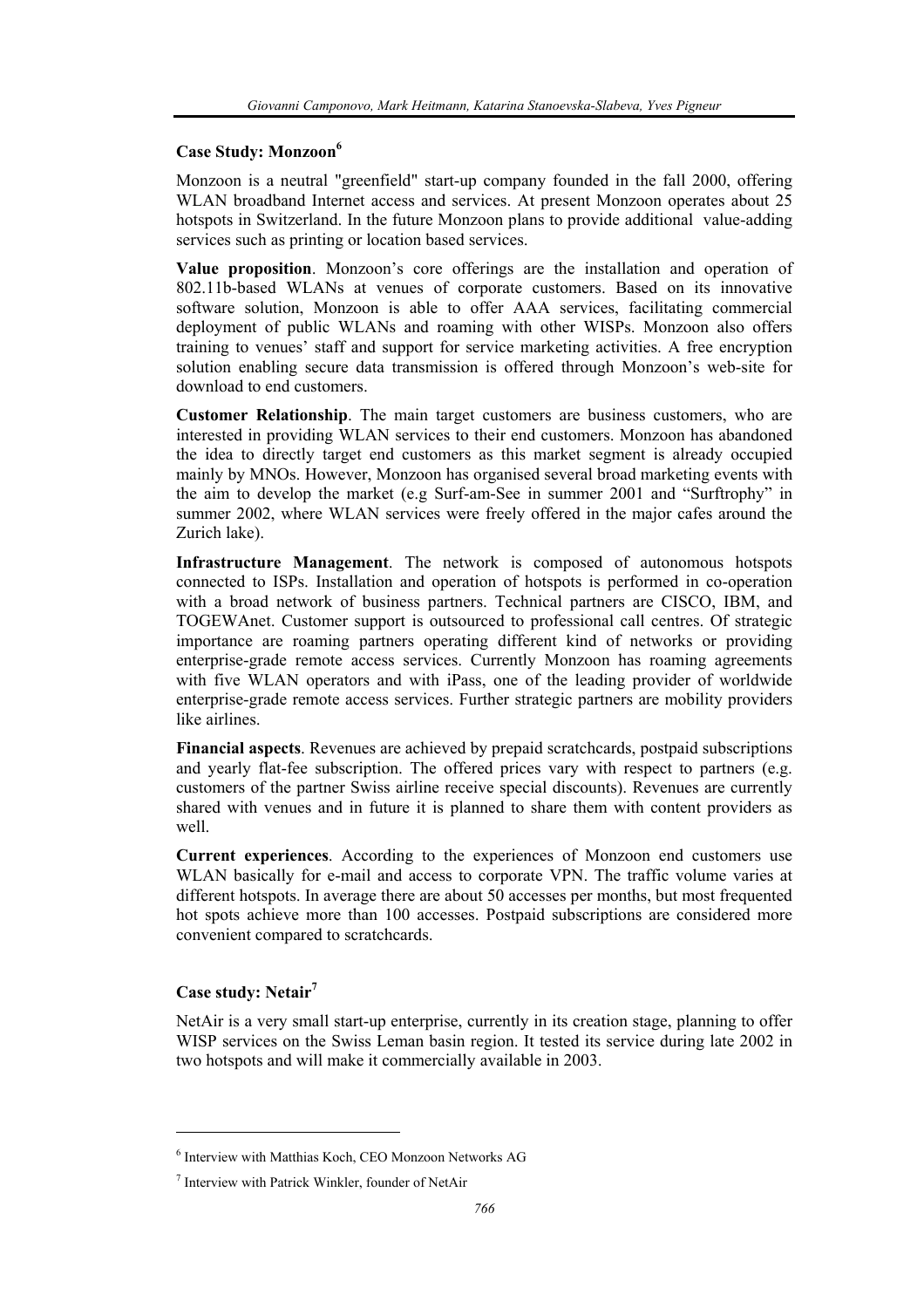**Value proposition.** NetAir provides a bare broadband wireless internet connection through the 802.11b technology. The basic service allows users to connect to a single hotspot and is positioned as a low-cost alternative to ADSL/cable connections. The premium version allows users to connect to the whole NetAir network. On the other hand there is limited support and quality of service guarantees except a 128 kbps minimal data rate and a maximum 24h interruption of service.

**Customer relationship.** NetAir targets the mainstream consumer market, with a particular attention towards early and late majority users, who are typically attracted by convenience and low prices (Moore 1999). In particular, the basic offering is directed to residential customers wanting a low cost Internet connection at home, while the premium service is directed to mobile users equipped with a WLAN enabled laptop.

**Infrastructure management.** The NetAir network is composed by autonomous hotspots, connected to the Internet by independent connections, sharing only the authentication and security software. The network covers different types of residential and public locations. Basically, the network is created using a hybrid approach: NetAir takes care of network planning, deployment, operation, maintenance, promotion and contract management, while involving users with an existing broadband connection in becoming part of the network, by sharing their existing broadband connections and hosting wireless equipment on their properties in exchange of revenue sharing possibilities. NetAir would also like to sign roaming agreements with other WISPs and roaming brokers in order to increase coverage and customer base. Other business partners are resellers (who promote the service for a commission), ISPs (who rent ADSL lines to connect the hotspots to the Internet) and equipment vendors.

**Financial aspects.** NetAir expects to gain revenue from monthly flat rate user subscriptions. Part of this revenue is shared with affiliate users depending on hotspot utilization. NetAir expects a two years payback period.

## *5.5 Community WISP*

# **Case study: Myotis***<sup>8</sup>*

l

Myotis is a non profit association created in November 2002 aiming at creating an autonomous community WLAN covering Lausanne. The association already has a dozen members and operates a couple of hotspots, but hopes to reach fifty members and an adequate number of access points within 2003.

**Value proposition.** Myotis basically contributes to create a metropolitan community wireless network in Lausanne by helping members to deploy hotspots, federating them in a common network, coordinating their deployment (e.g. for avoiding interference) and collaborating with similar networks. Moreover, the association offers knowledge sharing and formation courses on different WLAN topics and allows experimenting with new wireless technologies and applications.

**Customer Relationship.** Myotis adopts a tiered customer relationship model. Members have full and unrestricted access to the community network and its services, while non members are offered restricted services (i.e. low bandwidth Web access). Commercial sale of its bandwidth might be considered to raise additional funding.

**Infrastructure management**. Initially, the network will be composed by autonomous hotspots set up by the association's members, linked to the Internet through independent

<sup>&</sup>lt;sup>8</sup> Interview with Jean-Christophe Heger, founder of the Myotis association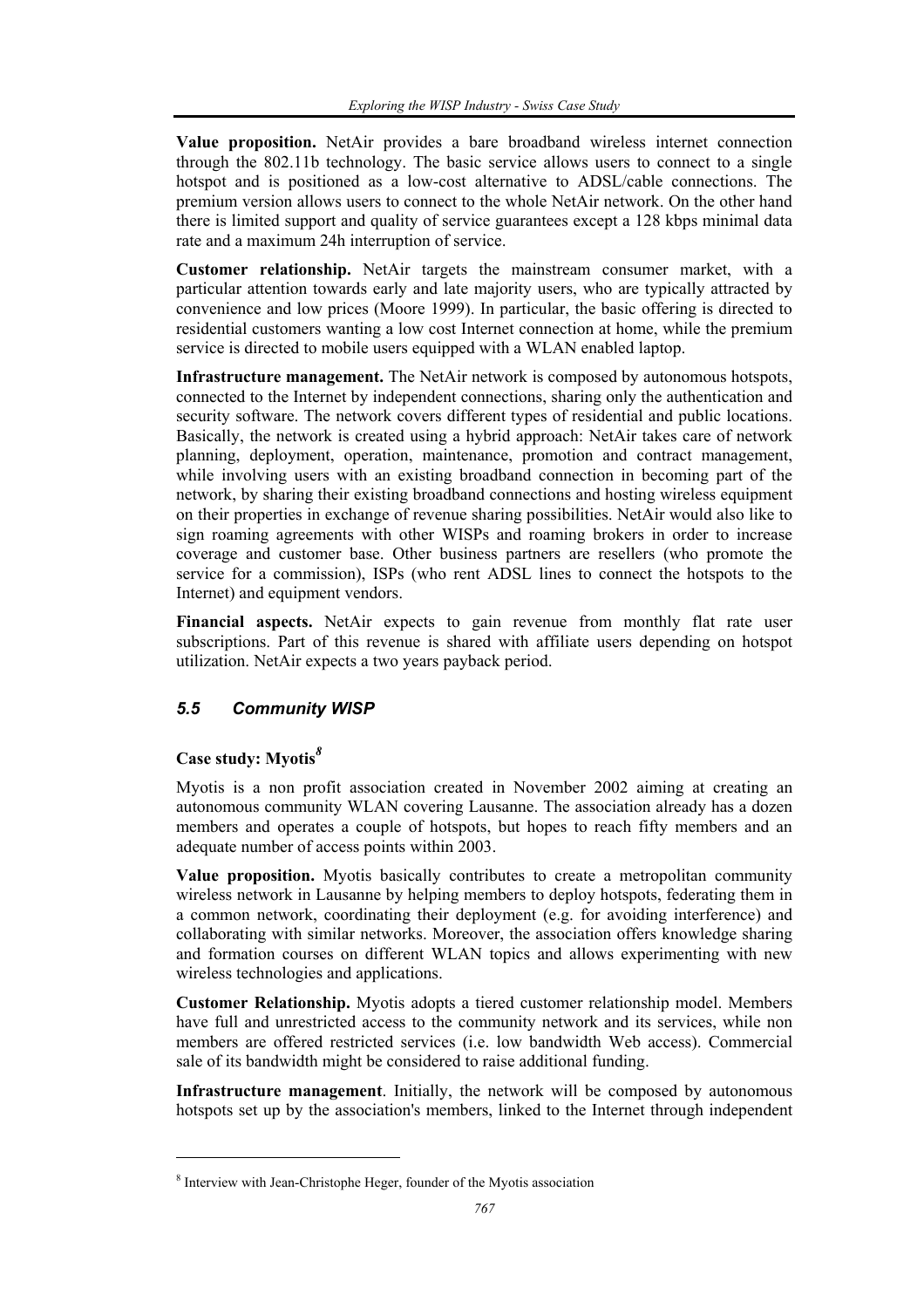residential connections and sharing a common authentication system. Afterwards, a backbone network (copper lines and point-to-point wireless links) might connect the different hotspots, providing redundancy, load balancing and eventually sharing a common high speed Internet connection. Hotspots will be set up and maintained by single members, who are assisted by Myotis to select, install and configure the necessary equipment. The association also manages the authentication service and promotes the network.

**Financial model**. Members of the community are required to pay an initial and annual fees, which shall be used to extend the network and provide formation courses. They can also contribute on a voluntary basis with equipment, knowledge and work. Connection fees are, at least initally supported by single members providing access to their connections.

**Current experiences**. Currently, the major concerns are attracting new members and fostering their involvement. Additionally, Myotis is concerned in protecting itself against abusive usage of the community network.

# **6. Discussion**

In this section the basic findings of the cross-case study will be discussed from two perspectives: 1) From the different aspects of business models following the previous structure and 2) from the point of view of the business models identified in the WISP classification framework.

**Value proposition.** Today, available WLAN technology is standardized and provides little opportunities for service differentiation based on bandwidth or quality of service. WLAN providers offer best effort with a maximum of 2 mbps. As a result providers have to seek differentiation opportunities in other spheres. Based on the interviews we can identify four differentiation opportunities: 1) Through leveraging strong existing customer relationships; 2) through fast establishment of partnerships and co-branding with companies having strong relationships to end customers; 3) through fast establishment of exclusive partnerships with attractive locations with a high frequency of end-customers in the early adopter business segment, e.g. airports, and 4) through the quality of added AAA services (for example is metered payment possible or not). Valueadding services as location-based or printing services might become an additional differentiation sphere in the future.

Players are not equally suited for taking advantage of these opportunities, due to their differing core competencies and resources. MNOs can leverage existing customer relationships and customer support infrastructure, and can offer integrated solutions with their cellular networks (e.g. see Laine 2002). In combination with fast occupation of locations, these core competencies provide the basis for a strong market position.

Start-ups targeting the business market as Monzoon, seek to balance out their lack of direct relationships to end-customers by early occupying attractive venues, by rapidly attracting early adopters, by establishing early relationships to potential multiplicators of their services as for example airlines, and by early roaming agreements. Another differentiation opportunity for start-ups in the future are development of competencies for offering value-adding services as for example printing services.

Alternatively, start-ups targeting the end-consumer market as NetAir, try to occupy particular market niches, e.g. by focusing on particular locations or geographical regions or by targeting particular customer segments (cf. Netair and Myotis). Venues and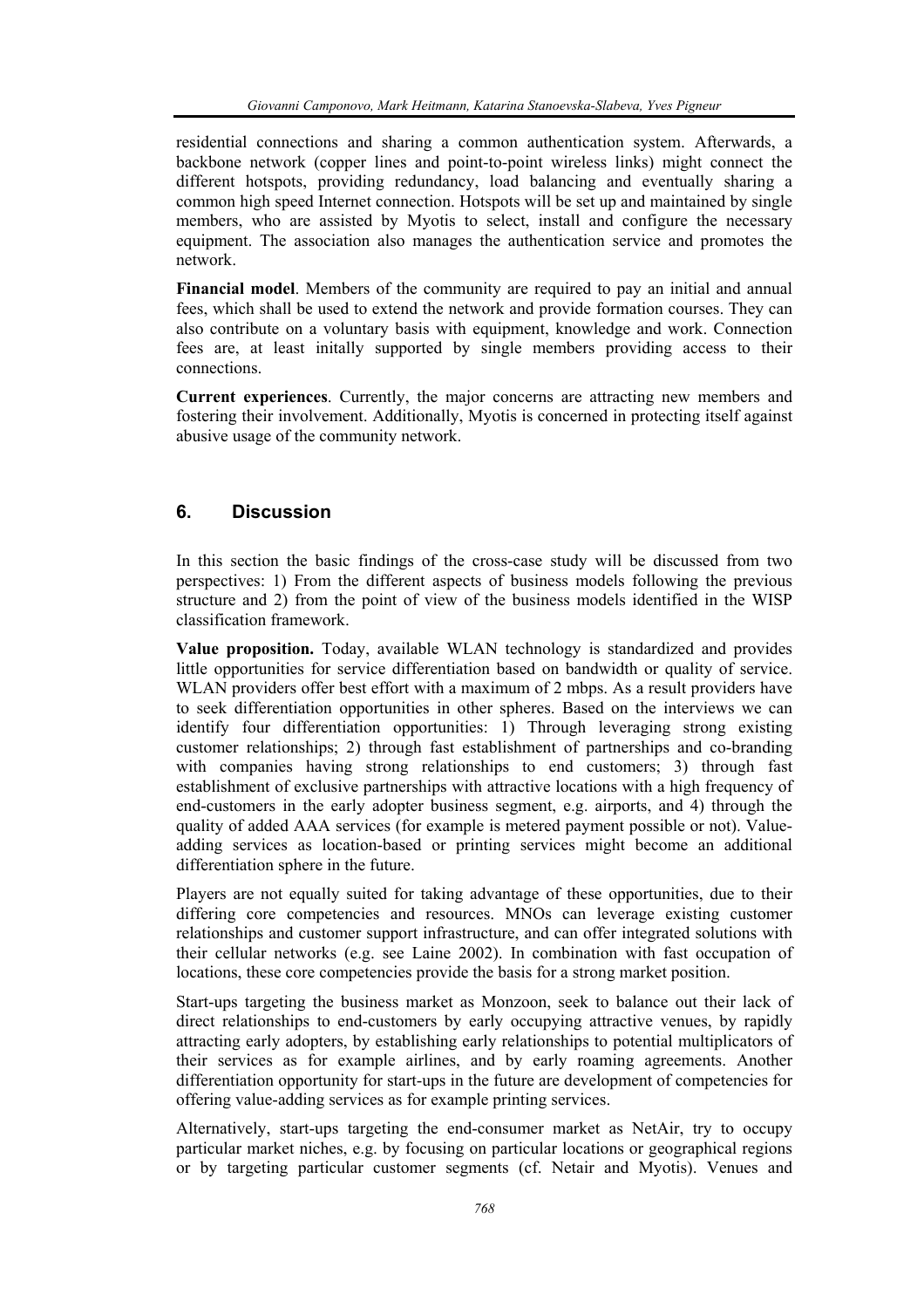companies also have an opportunity to enter the market by leveraging their location (cf. Zurich Airport and CHUV).

#### **Customer relations.**

The way that customer relationship are handled differs widely between the identified WISP categories. MNOs can leverage their existing customer care infrastructure, customer information, experience and billing systems to provide a more effective and efficient customer support. They can also rely on a well established brand and customer base to communicate and promote the service. As venues are not primarily interested in handling the customer relation regarding WLAN, clearly MNOs are positioned best taking care of customer relations. But, this holds only for domestic customers. Incoming foreign potential customers can only be addressed through co-branding and partnerships with international players as well as customer and brand owners. While WISPs targeting the business segment must provide impeccable customer support, other players deliberately rely on a minimal support to allow inexpensive offerings (cf. NetAir) or prefer outsourcing the customer relationship to other firms (cf. Zurich Airport).

In general, all interviewed parties highlighted the underdeveloped market for WLAN. This is due to several reasons: 1) Currently most companies do not have a strategy how to handle end-devices and WLAN usage; 2) customers are generally not aware of WLAN services and hotspot location, 3) WLAN-enabled end-devices are just starting to appear, 4) coverage is still limited and roaming agreements between WISP are not in place, and 5) security concerns are a serious burden for developing trust in WLAN services. In order to develop the market all players have to engage in broad marketing activities targeting end customers.

## **Infrastructure management.**

All players relay on a broad network of partners to provide their services. But, one major difference is that MNOs generally have an established network and start-ups have to establish and develop it. To provide a reliable service, support and communication activities especially for business customers, the centralized top-down approach of building networks seems to prevail. First experiences show that initial investments in the installation of access points are low compared to costs for providing AAA and support infrastructure.

A crucial partner for all commercial WISPs are venues. Venues are ultimately interested at satisfying their customers but lack competencies in the area of WLAN. Therefore, training of the venue's personnel as well as support with marketing of the service is a key success factor for the service. However, the motivation of the venue to market the service will depend on the revenue-sharing model. Venues that are not offered a share of revenues resulting from usage of the installed WLAN are not interested in marketing the service.

## **Financial model.**

Most commercial players use subscription models, basically using different variations of flat rate pricing schemes. Slight variations are also found in the payment means accepted, including prepaid cards, postpaid subscriptions paid by credit card or through an existing billing relationship. Here again MNOs have an advantage as they can leverage existing billing relationships. Metered payment has proven to be expensive to implement and only Swisscom Mobile aims at such a services. Volume based models are considered not feasible as users are not able to estimate transferred volumes of data. In the future, attractive revenue-sharing models will be necessary for the development of relationships to venues, content providers and providers of value-adding-services.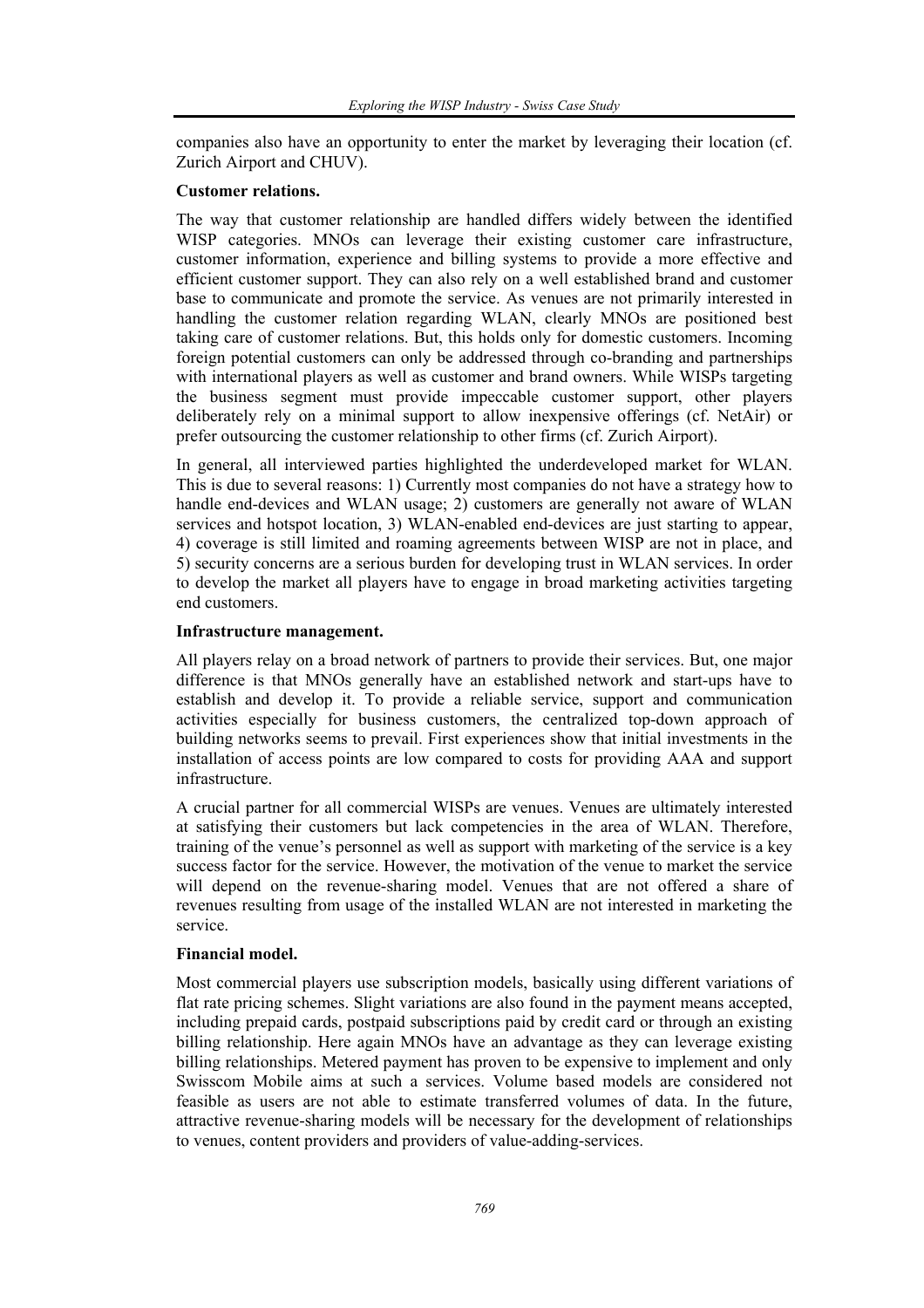#### **Experiences.**

So far, interference with other networks related to installation or operation of access points has not shown to be a problem for any of the players. However, the actual usage of WLAN by customers has been below the expectations. Today in Switzerland, services are mainly used by business customers for e-mail and corporate access, even though with a lower intensity as expected. The mass market is largely unaware and uninterested in WLAN services. Although all players offer prepaid cards, they are perceived to be highly inconvenient, due to the fact that users can not simply start using a service when they detect it.

Based on the findings described above the following conclusions can be drawn for the business models of the different type of WISP described in the classification framework:

**Private WISPs** in many cases, have opportunities to leveraging their infrastructure by offering WISP services to customers. Entities like hospitals, universities, and households, might therefore evolve towards becoming hotspot WISPs or join a community WISPs. These entities might require to partner with a commercial WISP or technology enabler (e.g. a middleware software provider) to enhance the internal WLAN with AAA services and market the service.

The results of the survey show that **Hotspot WISP**s can further be classified in different subtypes. Venues basically differ in their attractiveness and potential to offer WISP services, due to the type of customers they normally have and the time and need that these may have to access network services. WISPs also differ in the competencies to operate a WLAN by themselves and to manage the customer relationship. These factors may strengthen the position of the venues in their negotiations with WLAN operators. For example venues which are attractive and have adequate network operation and customer relationship management such as the Zurich airport can obtain very favorable conditions and may host several WLAN providers. Such multi-operator hotspots are very much likely for similar venues and open the opportunity for new services enabling roaming and AAA services in a multi-operator environment.

**Wide Area WISPs** can also be divided in subcategories depending on the competencies and core business of the firm. While MNOs targeting quality leadership try to operate their own end-to-end solutions, others try to build on flexible business models offering start-ups the potential to sell to MNOs and ISPs as their wholesale customers. Wide Area WISPs have the potential to become the dominant WISP business model, but face the greatest risk and competitive pressure. At the current stage of the market development the most important race is for the attractive venues and roaming agreements with multiplicators. In the future the battle might be transferred in the area of value added services.

**Community WISP** is the most endangered type of WISPs. Obstacles to community WISPs might appear from different sides. Prevailing ISPs try to legally prevent a community usage of existing Internet connections: clauses prohibiting sharing of the connection have already been included in the contracts. In addition, communities may suffer from abusive usage problems, security concerns, scalability of self-organized solutions and the ability to create awareness and attract new members.

## **7. Conclusion**

This paper investigated the current situation of the Swiss WISP market. In order to ensure that the whole range of the current strategic approaches are investigated, a general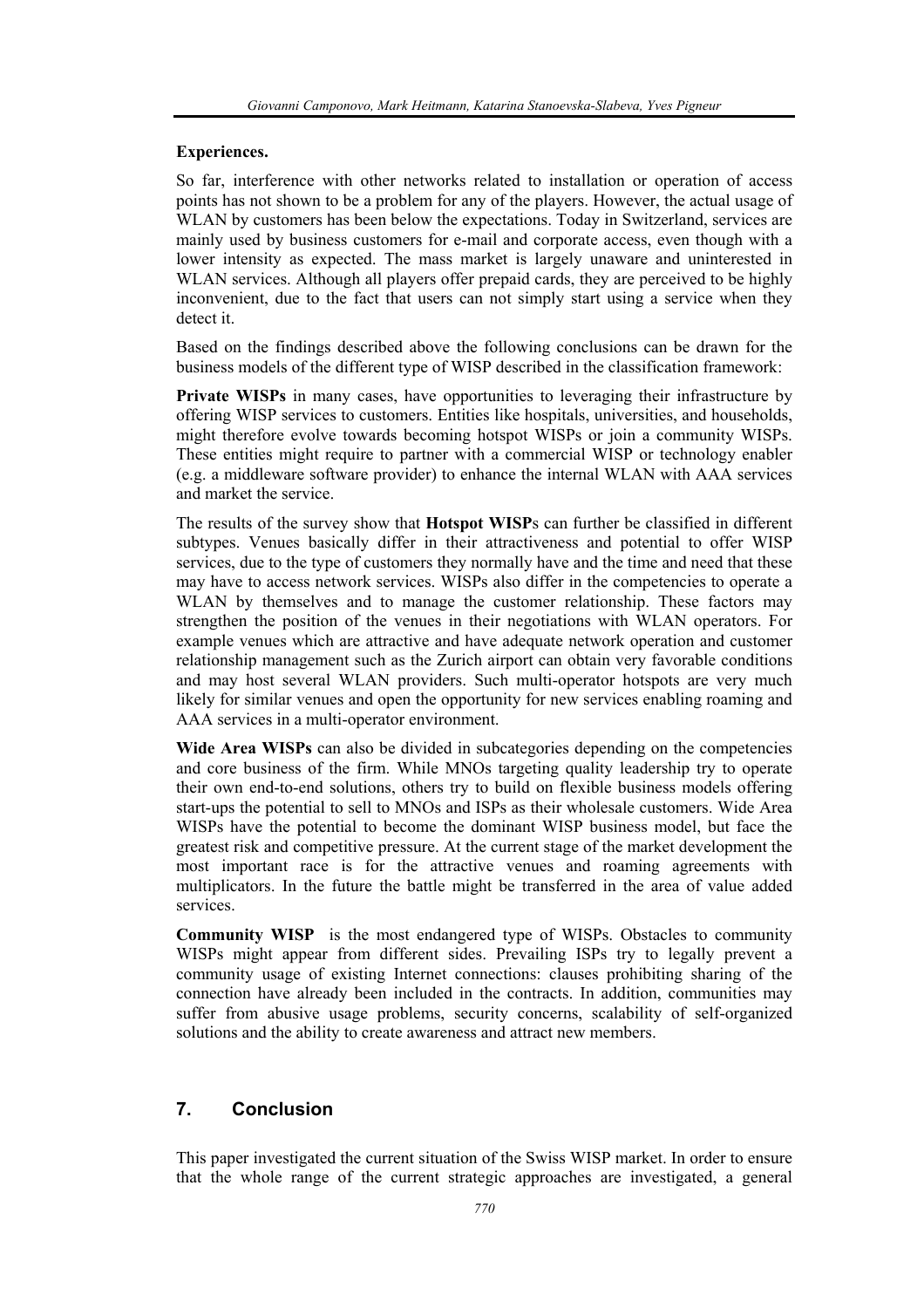classification framework is proposed and used as a base for selecting the enterprises to interview. The case studies showed that the WLAN market is an emerging and highly dynamic market. From a business angle, WLAN seems to follow a complementary path to existing wireless and wired infrastructure based networks. But, at this point of time it is still open which business models will survive and further developments will very much depend on the speed of adoption of the technology by end customers.

In future, further research will be needed to verify the first results with a quantitative study and by comparing the results with surveys of other countries. As WLAN usage will pick up beyond the early adopter business segments, research on the application of diffusion models, disruptive technology or competitive strategy theories will lead to additional insights.

#### *Acknowledgement*

The work presented in this paper was supported by the National Competence Center in Research on Mobile Information and Communication Systems (NCCR-MICS), a center supported by the Swiss National Science Foundation under grant number 5005-67322.

#### **References**

- Alvén, D. and R. Farhang (2002). Analysis of the WLAN market from a WISP perspective. Department of Microlectronics and Information Technology. Stockholm, Royal Institute of Technology: 112.
- Bakom (2002). Factsheet on Radio Local Area Networks
- Dornan, A. (2002). Why Wi-Fi will die, Network Magazine. 2002.
- Griffith, E. (2002). Competitors No More?, ISP Planet. 2002.
- Herslow, L., C.-J. Navarro, et al. (2002). Exploring the WISP industry Analysing strategies for Wireless Internet Service Providers. Institute of Economic Research. Lund, Lund University: 89.
- ISP Planet (2002). Competitors No More? 2002.
- Laine, P. (2002). Wireless LAN for Mobile Operators WLAN Beyond the Enterprise. Alcatel Technology.
- Laurent, W., M. Geraci, et al. (2002). Wireless LAN: Friend or Foe ?, Banc of America Securities: 20.
- Lehr, W. and L. McKnight (2002). Wireless Internet Access: 3G vs. WIFI ? Telecommunication Policy(27): 351-370.
- Lucero, S. (2002). WLAN Starts To Go Mainstream, In-Stat/MDR. 2003.
- Malladi, R. and D. P. Agrawal (2002). "Current and Future Applications of Mobile and Wireless Networks." Communication of the ACM Vol. 45(No. 10): 144-146.
- Moore, G. (1999). Crossing the chasm, Harper Business.
- Oake, R., T. Broxton, et al. (1999). Wireless local area networks. Polytechnic University.
- Osterwalder, A. and Y. Pigneur (2002). An e-business model ontology for modelling ebusiness. 15th Bled Electronic Commerce Conference, Bled.